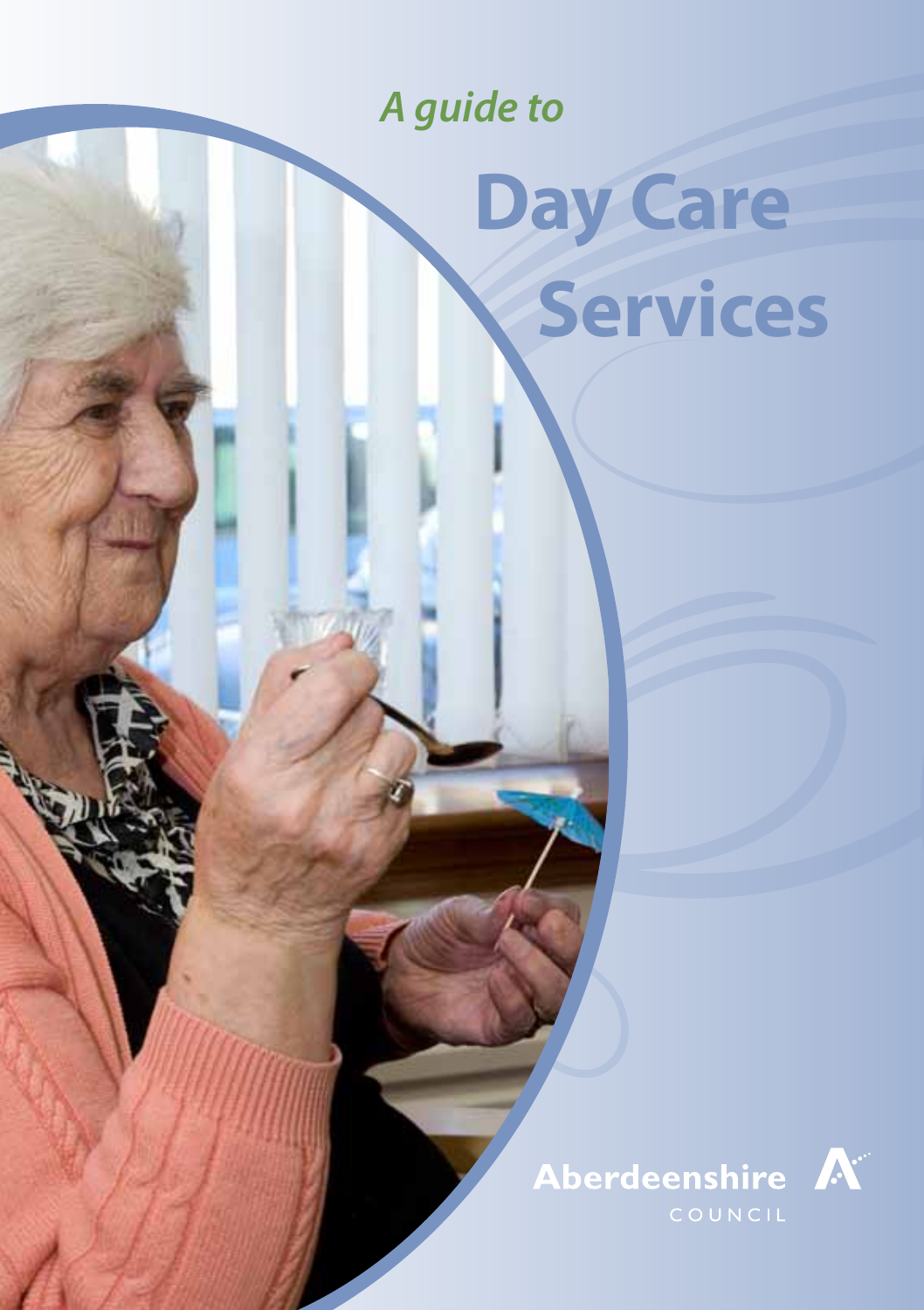### **What is Day Care?**

Day Care is a place to meet old friends and make new ones in a warm, friendly atmosphere, where support can be given. Our aim is to improve or maintain quality of life, to promote independence, prevent social isolation, provide respite for carers, encourage friendships, and meet individual needs.

Day Care is organised by trained and experienced staff and volunteers. A nutritious and tasty meal is provided with a choice of menu and special dietary needs can be catered for.

Some day services offer a specialist service for people with Dementia in a safe and friendly environment. Through a programme of stimulating activities, a small team of staff, experienced in working with people who have memory problems, provide assistance and support.

#### **Will I have any say in how things are run?**

Day Care is for you, so we are always interested to hear your thoughts and ideas. Regular individual and group meetings are held so that everyone who attends can be involved in decision making. You will always be able to make choices and will be treated with dignity and respect at all times.

#### **Where would I go?**

Day care is provided in a variety of community settings across Aberdeenshire. These include purpose built centres, sheltered housing and community halls.

## **How would I get there?**

If you cannot arrange your own transport with family or friends then transport can be provided, often in a purpose built minibus. Taxis and volunteers drivers can also be used to get you to the day centre.



#### **What will I do at Day Care?**

Day Care offers a varied range of activities to suit all needs and abilities. We do encourage new experiences, but you will also have a choice of activities that you would like to take part in.

Activities may include: music and movement; arts & crafts; table top games; reminiscence; and themed events linking to local and national celebrations.

Any suggestions from you for new activities are always welcome.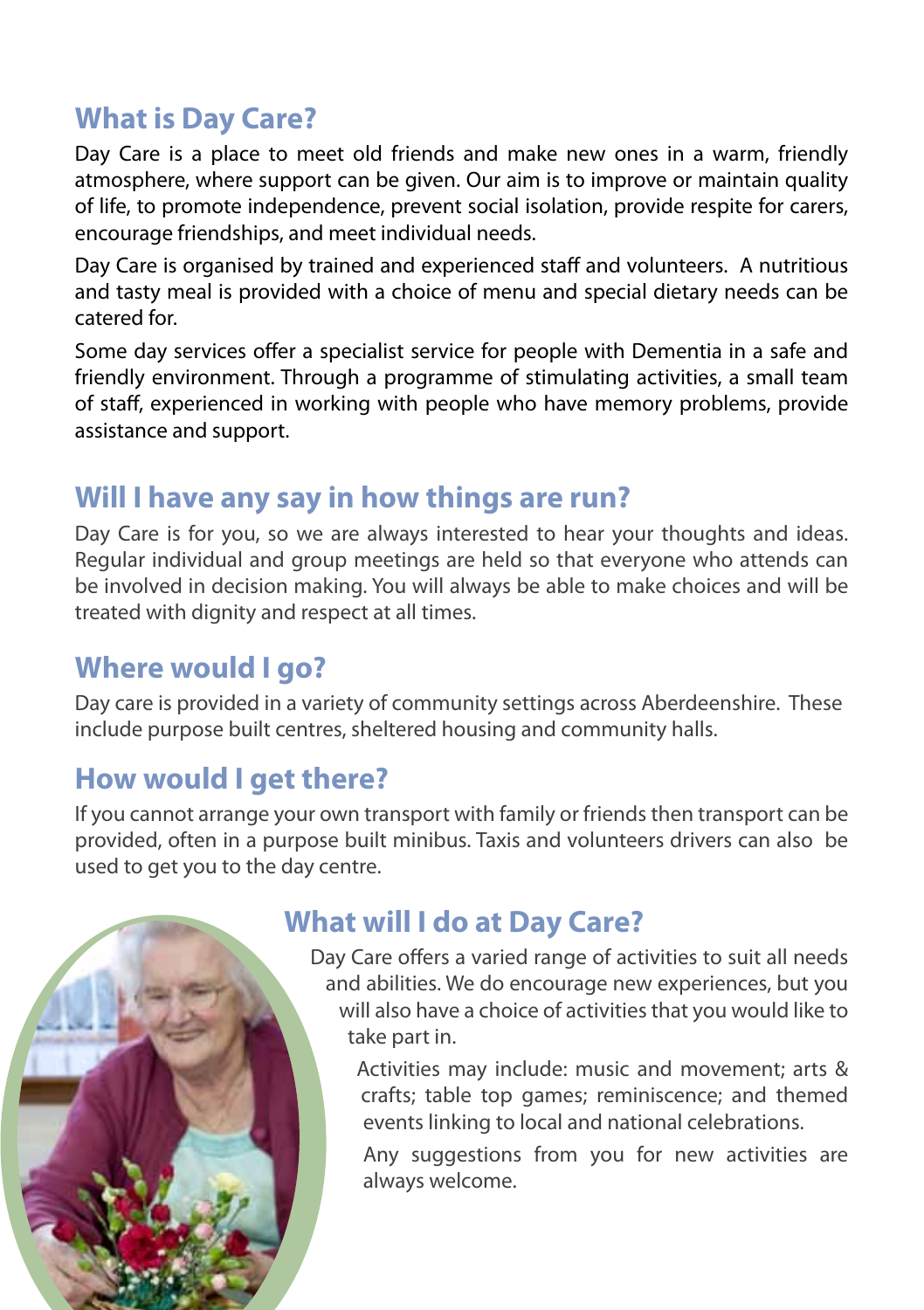# **How do I join a Day Care group?**

A member of staff from either Health or Social Work can discuss with you how Day Care might meet your needs. If it is agreed that Day Care may be beneficial to you, arrangements will be made for you to visit your closest service. If everyone is in agreement you will be offered a place. In some centres there might be a small waiting list for places as our centres can only accommodate a limited number of people.

Once started a member of staff will chat with you and together you will write up your individual Personal Plan. This will include information about you such as:

- What you enjoy and like to do
- When you may require help at times
- An indication of your health
- Special dietary needs you may have

This then allows the staff to provide a service that is personal to you.

You have the right to see what has been written about you and all information discussed will be treated confidentially. Your Plan will be reviewed twice a year.

## **What will it cost?**

There is a daily charge for your meal and you may be asked to contribute towards the costs of the service.

What you will be asked to contribute depends on your individual circumstances. You, or someone you have chosen to represent you, will be offered to complete a financial assessment when you start. However, should you not

wish to tell us about your finances you can choose to pay the full subsidised charges for Day Care. Noone will go without the service because they cannot afford to pay.